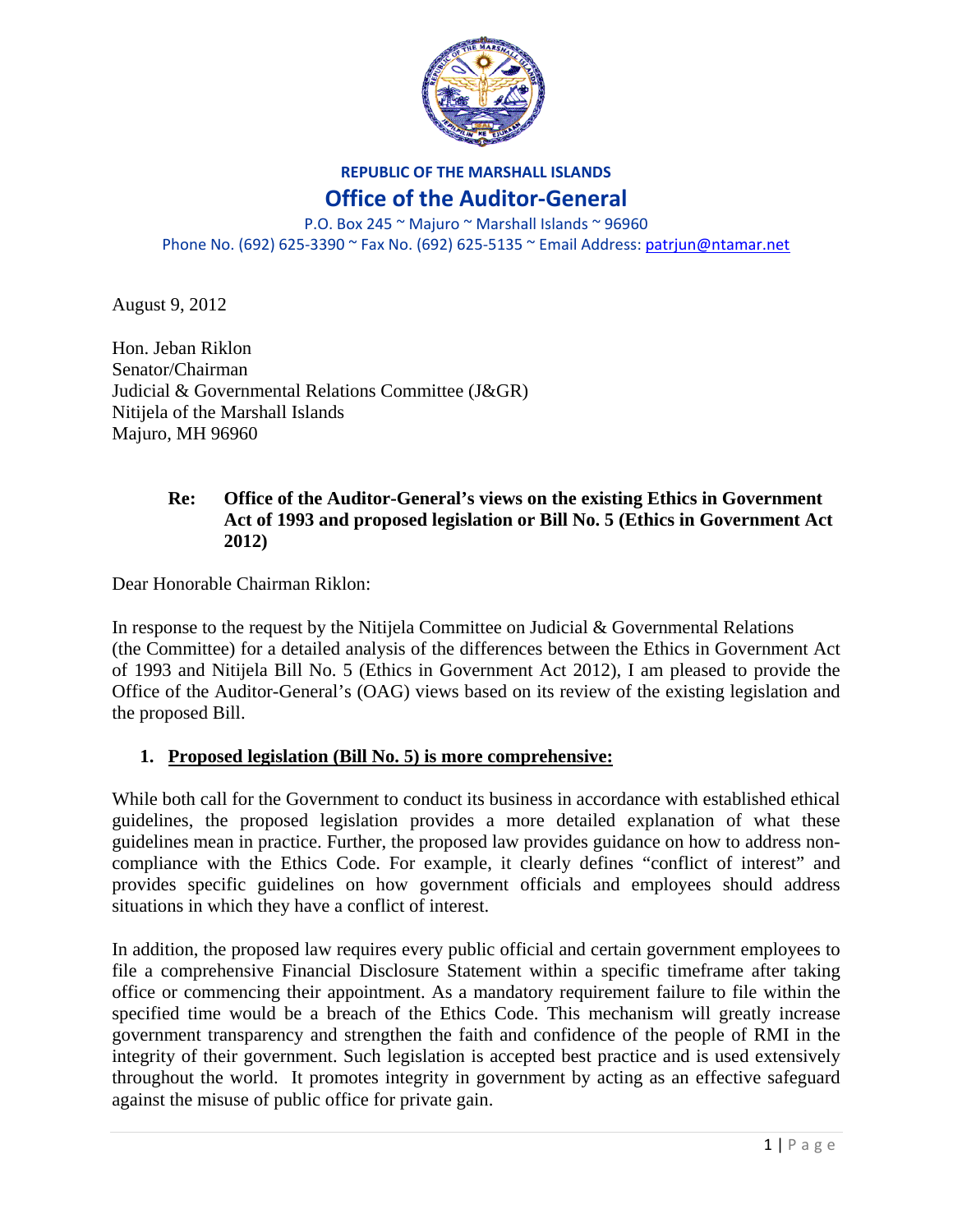Furthermore, the Financial Disclosure requirement would compliment the investigatory functions of the OAG. For example, a complaint that raised concerns about the financial practices of a public official or a subject public employee could be assessed against a record of their known assets and wealth.

# **2. Enforcement identified as key issue in the existing legislation:**

The OAG is of the view that "enforcement" has been the key weakness in existing law. It created a Government Ethics Board, which is comprised of the Attorney-General, Auditor-General and the Chief Secretary, to oversee general compliance with the Ethics Code and promulgate specific regulations to ensure compliance with these ethical guidelines and impose remedies as appropriate.

To date, the Government Ethics Board has not been functioning as an organized body and has not prescribed specific rules and regulations to ensure compliance with the Act. In practice each member of the Board has worked independently from each other. For instance, the Auditor-General has setup a Hotline on Fraud, Waste and Abuse in which any member of the public may call to report wrongdoings in government, government agencies and the local government arena. The following have been identified as possible reasons why the Board has not functioned effectively:

- I. Absence of the Chairman of the Board: The law created the Board but does not specify a Chairman. In every Board, the Chairman occupies a key leadership spot that is considerably different from other Members. The Chairman has a responsibility to arrange for the meeting of the Board, get the Board into an organized body, and to focus the board's attention on the responsibility for which the Board was created.
- II. Board Composition: Of the three Board members, only the Auditor-General has statutory independence that is charged with oversighting.
	- a. *Chief Secretary*: The Chief Secretary "is head of the Public Service and the chief administrative and advisory officer of the Government of the Republic of the Marshall Islands" and is "responsible to the Cabinet for the general direction of the work of all Departments and offices of government".
	- b. *Attorney-General*: is the chief legal advisor to the Government

A key indicator of an effective oversight body is its independence from those that it is tasked with oversighting. Independence safeguards against political interference and increases public confidence in the integrity of the oversight process.

## **Remedies identified as weakness in the existing legislation:**

Under the current law the Board's power to impose sanctions against public officials that have breached the Ethics Code is substantially undermined by the President's "power to veto any action of the Government Ethics Board with respect to any Member of the Nitijela……….." and